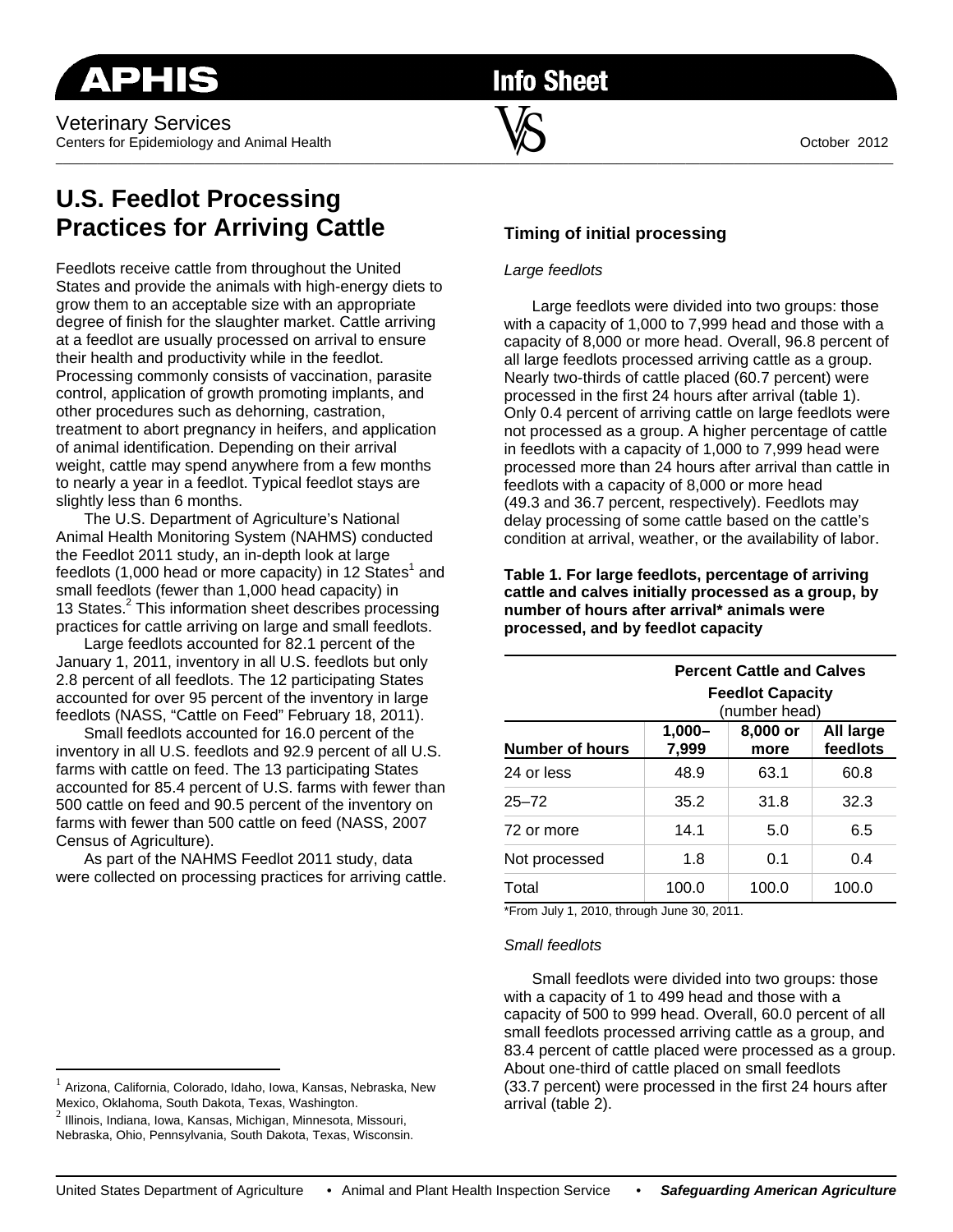**Table 2. For small feedlots, percentage of arriving cattle and calves initially processed as a group, by number of hours after arrival\* animals were processed, and by feedlot capacity** 

|                 | <b>Percent Cattle and Calves</b><br><b>Feedlot Capacity</b><br>(number head) |         |                       |  |
|-----------------|------------------------------------------------------------------------------|---------|-----------------------|--|
| Number of hours | $1 - 499$                                                                    | 500-999 | All small<br>feedlots |  |
| 24 or less      | 26.7                                                                         | 52.9    | 33.7                  |  |
| More than 24    | 53.7                                                                         | 38.8    | 49.7                  |  |
| Not processed   | 19.6                                                                         | 8.3     | 16.6                  |  |
| Total           | 100.0                                                                        | 100.0   | 100.0                 |  |

\*From July 1, 2010, through June 30, 2011.

### **Procedures used during processing**

#### *Large feedlots*

**Procedures\***

Over 9 of 10 large feedlots vaccinated at least some arriving cattle for respiratory disease or treated some cattle for parasites during initial processing. A higher percentage of feedlots with a capacity of 8,000 or more head (71.5 percent) injected some arriving cattle with an antibiotic during initial processing compared with feedlots with a capacity of 1,000 to 7,999 head (39.1 percent) [figure 1].

**Figure 1. For large feedlots that processed arriving cattle as a group, percentage of feedlots by procedures used at initial processing for at least some cattle, and by feedlot capacity**

0 20 40 60 80 100 1,000-7,999 | 8,000 or more Vaccinated against respiratory disease Vaccinated against clostridial disease Gave an injectable antibiotic Implanted Treated for parasites **Percent** 92.9 94.7 76.6 72.5 92.5 **Feedlot capacity** (number head) 39.1 71.5 72.6 85.6 90.7

\*Procedures were used for at least some arriving cattle, but not necessarily all arriving cattle.

#### *Small feedlots*

A higher percentage of feedlots with a capacity of 500 to 999 head (91.7 percent) vaccinated at least some arriving cattle against respiratory diseases at initial processing compared with feedlots with a capacity of 1 to 499 head (64.5 percent) [figure 2].

#### **Figure 2. For small feedlots that processed arriving cattle as a group, percentage of feedlots by procedures used at initial processing for at least some cattle, and by feedlot capacity**



\*Procedures were used for at least some arriving cattle, but not necessarily all arriving cattle.

## **Tailoring processing procedures**

#### *Large feedlots*

The decisions of when to administer an antibiotic or vaccination and which products to use are often based on factors such as the current state of the animals or the animals' management history. Producers were asked if they modified their antibiotic or vaccination procedures when processing new arrivals and if modifications were based on criteria such as arrival weight, distance transported, percent shrinkage, source of cattle, preconditioning, cattle breed (dairy as opposed to beef), and history of previous antibiotic treatments. About half of large feedlots that initially processed animals as a group modified their antibiotic or vaccination procedures based on one or more of these criteria (table 3).